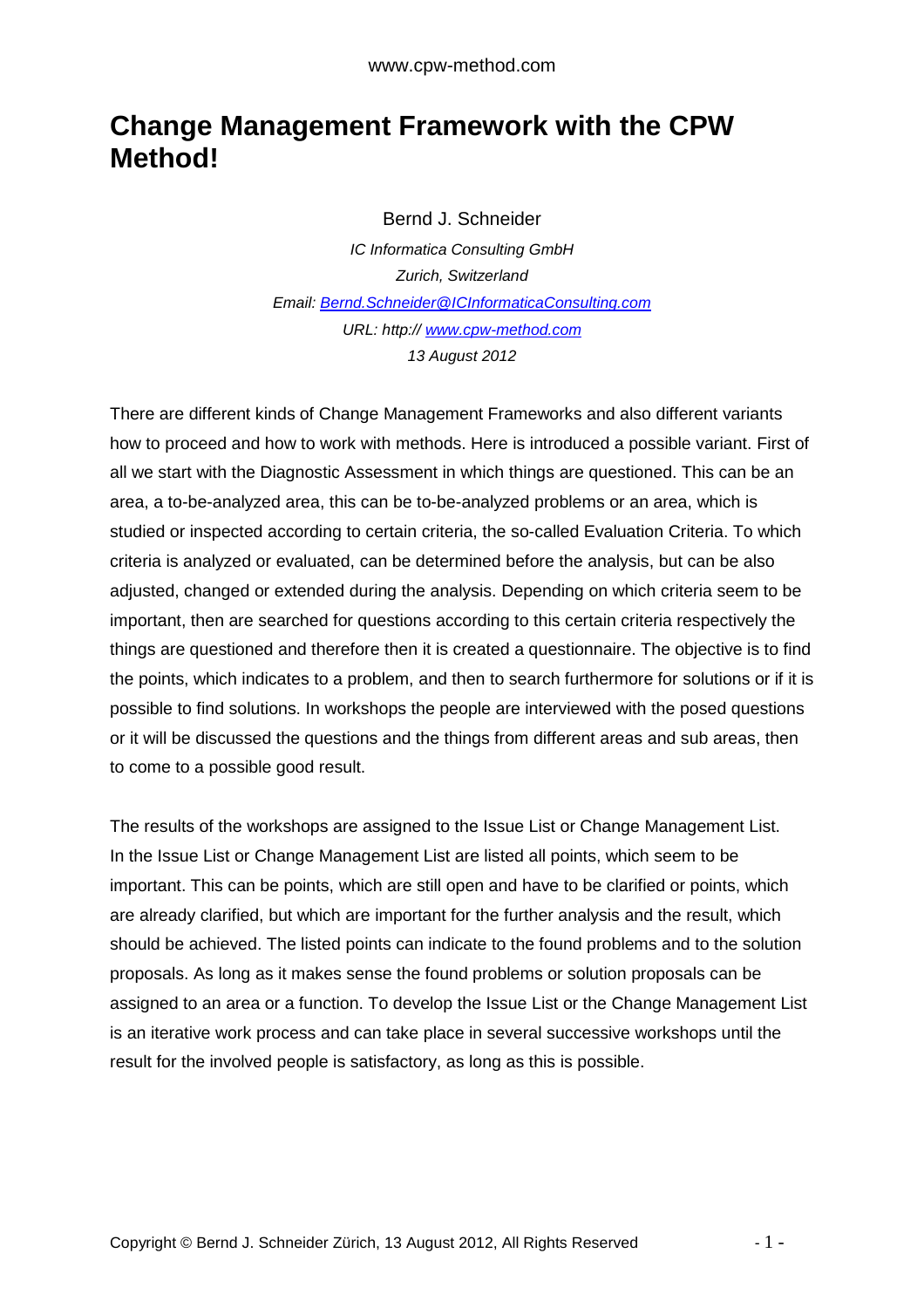In the next step is the question to the previous done work results: Who is responsible for what? For this questioning is used a context diagram, the CPW Subject Object Context Diagram from the CPW Method, with which can be represented, who is responsible for what. With the CPW Subjects are represented the responsibilities, and with the CPW Objects are represented the objects or things, for which the responsibilities are responsible. To the objects and things for which the responsibilities are responsible, this can be for example problems or solution proposals from the Issue List or Change Management List. If there is a need for the situation, can be used then the Context Diagrams with the CPW Subject Object Context Diagram again in a further workshop, where then is made in a iterative work process a Diagnostic Assessment, where the things are questioned even more thoroughly, to gather then these results again into the Issue List and Change Management List.

In the next step is the question to the process, when, where and how things can proceed and who is responsible for what and for which things or objects in the particular process steps. This can be for example a decision process, in which is shown in the particular process steps, who has to decide for what and for which things and objects in the particular process steps, in order to can make at the end then after all process steps a overall decision. Or it can be also for example a realization process, in which is shown in the particular process steps, who is responsible for what and for which things and objects, to can realize in the particular process steps step by step the things and objects. Because of the reason that the CPW Subject Object Context Diagram as a work result already exists, in which is shown who is responsible for what and for which things and objects, can be used this Context Diagram for the creation of the processes. In this case is used the CPW Process method, where every process step is represented with the CPW Process as a simple sentence with a subject, a predicate and a object. Thereby is every process step at the CPW Process in the context of a responsibility with the CPW Subject and the CPW Object with the things and objects for which the responsibilities are responsible.